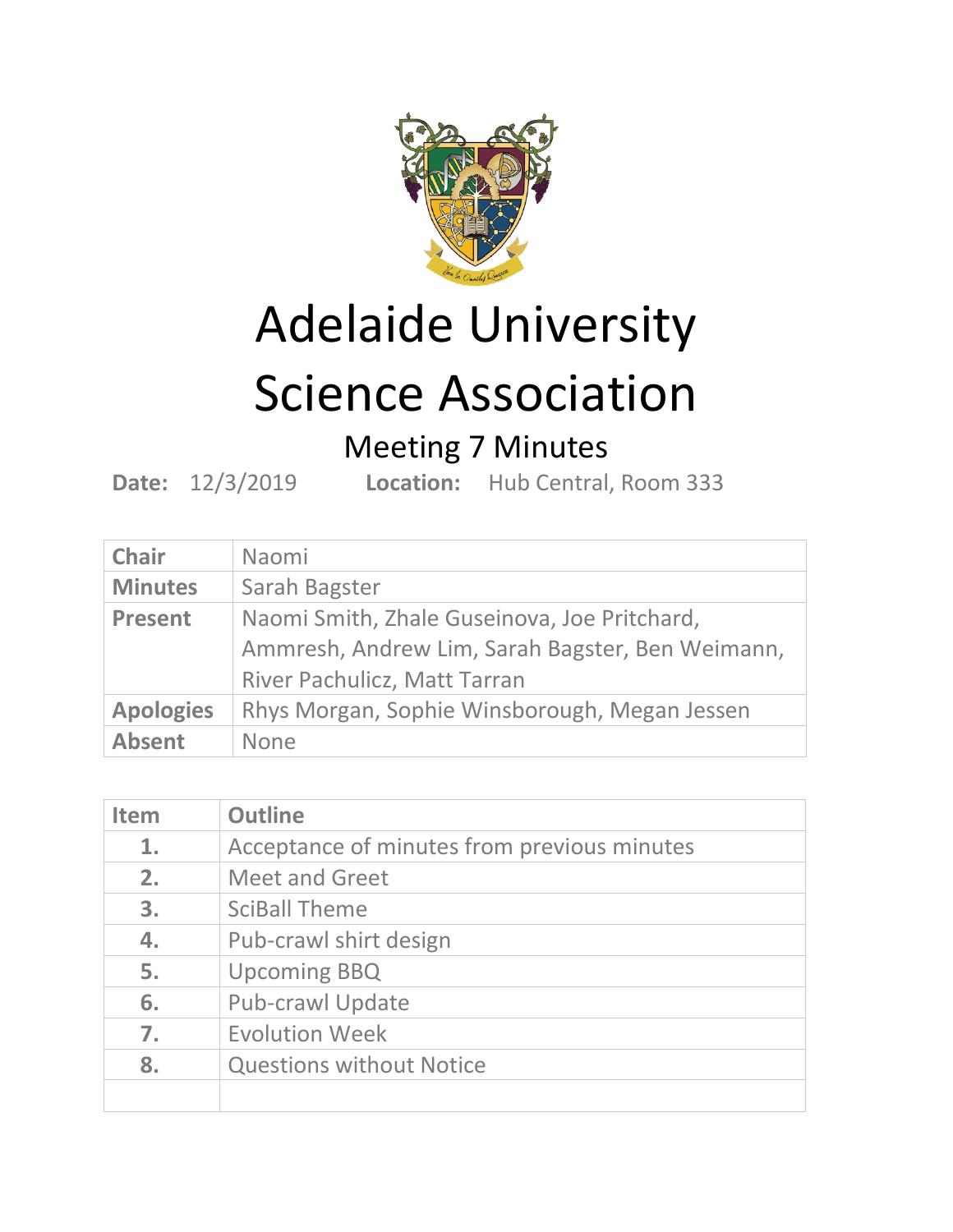| Item 1            | <b>Acceptance of minutes from previous minutes</b>                                              |
|-------------------|-------------------------------------------------------------------------------------------------|
|                   | Do we accept the minutes from the previous meeting?                                             |
|                   |                                                                                                 |
| Item <sub>2</sub> | Meet and Greet (6:30pm-9:30pm) (March 13th)                                                     |
|                   | Expected attendance numbers $\sim$ 80 attendees (But will order for                             |
|                   | greater amount if we exceed the demand of the predicted numbers of                              |
|                   | attendees)                                                                                      |
|                   | Need someone on the night to do signups with the float, square, and<br>$\overline{\phantom{a}}$ |
|                   | computer (Naomi is happy to do so) (Andrew to stick up, Ammresh)                                |
|                   | Rhys has contacted security so they are aware of the event happening                            |
|                   | on campus.                                                                                      |
|                   | <b>ACTION:</b> tomorrow arvo; put up signs pointing to the science meet and                     |
|                   | greet                                                                                           |
|                   | Andrew has created a list of the pizzas; any changes / suggestions?                             |
|                   | Pizza to arrive at 7pm (30 min-arrival buffer)                                                  |
|                   | \$50 pizza discount as purchasing in mass load<br>$\overline{\phantom{a}}$                      |
|                   | Considered vegetarian/vegan/gluten-free<br>$\overline{\phantom{a}}$                             |
|                   | Any garlic bread?<br>$\overline{\phantom{a}}$                                                   |
|                   | Pizza Delivery if possible (instead of pick up)<br>$\overline{\phantom{a}}$                     |
|                   | <b>ACTION:</b> Andrew to place the pizza order (12/03)<br>$\overline{\phantom{a}}$              |
|                   | Vote: APH preffered: motioned by Naomi, Seconded by<br>$\overline{\phantom{0}}$                 |
|                   | Ammresh, opposed by none                                                                        |
|                   | Ammresh's people bingo; any last-minute changes / suggestions?                                  |
|                   | Rule: plan only get one person to 'fill' each square<br>$\overline{\phantom{a}}$                |
|                   | Must fill one line to apply for prize<br>$\overline{\phantom{a}}$                               |
|                   | Prize: box of favourites chocolates from woolworths                                             |
|                   | <b>ACTION:</b> Ammresh to print 50 pages (100 games) for the event<br>$\overline{\phantom{a}}$  |
|                   | Speed-Dating                                                                                    |
|                   | Split of section of the room before the evening (chairs placed in                               |
|                   |                                                                                                 |
|                   | pairs facing each other)                                                                        |
|                   | <b>ACTION:</b> Someone to guide the event, ie. tell people to get into<br>-                     |
|                   | pairs, tell people when to switch to the next person (eg.                                       |
|                   | 'everyone on the left move one seat)                                                            |
|                   | 'Starter questions' to get people started - any changes /                                       |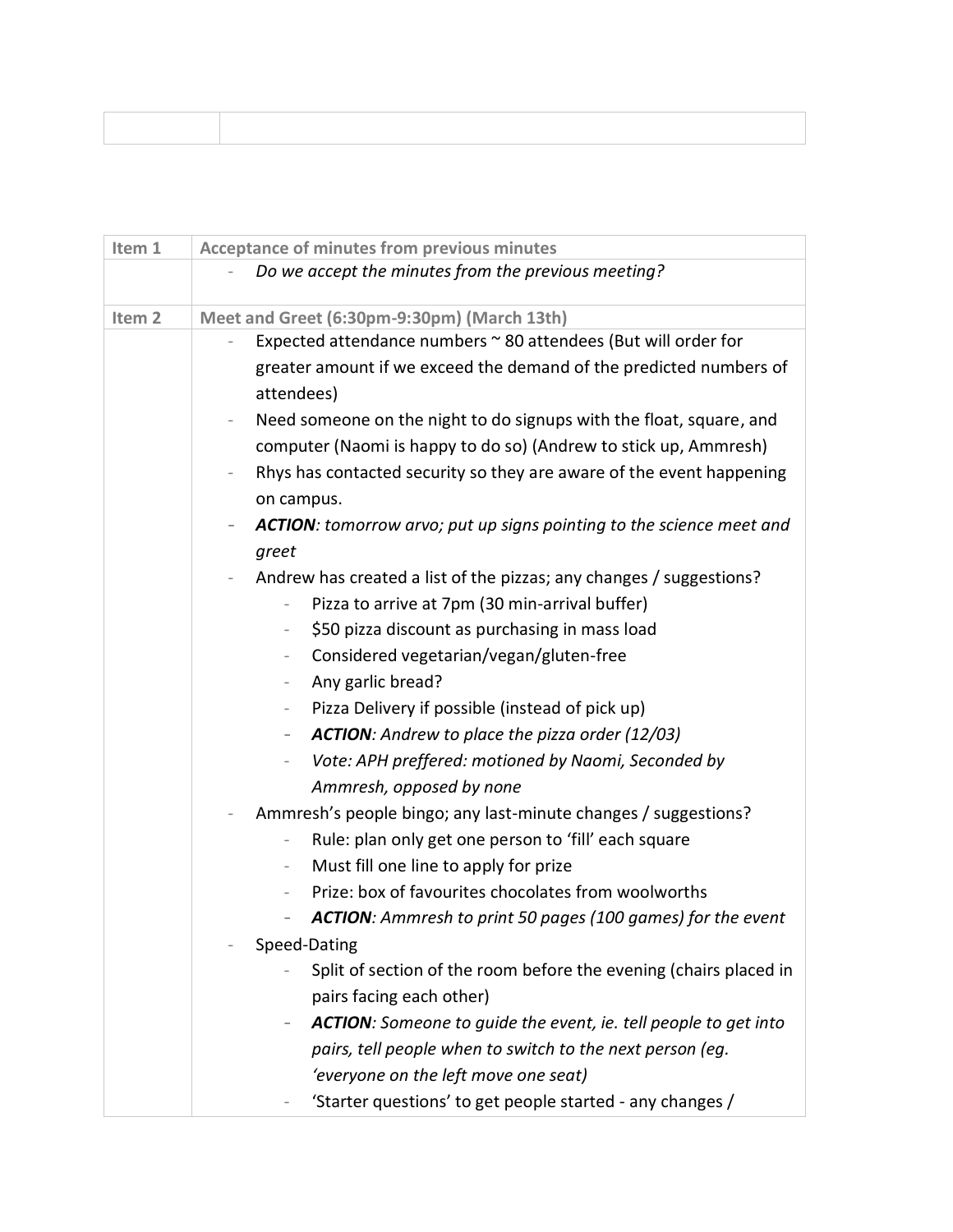|                   | suggestions?                                                                        |
|-------------------|-------------------------------------------------------------------------------------|
|                   | What's your name / degree?<br>$\overline{\phantom{0}}$                              |
|                   | Any hobbies? Do you play an instrument, speak a<br>$\overline{\phantom{0}}$         |
|                   | different language, play a sport, cook, draw, sleep, ect?                           |
|                   | Do you like your degree? What made you choose it?<br>$\overline{\phantom{a}}$       |
|                   | Would you rather fly a jetpack, take a jet-ski, ride a lime<br>$\qquad \qquad -$    |
|                   | scooter, or ride a horse?                                                           |
|                   | If you could live anywhere, where would it be?<br>$\overline{\phantom{a}}$          |
|                   | For what in your life do you feel most grateful?<br>$\overline{\phantom{a}}$        |
|                   | Describe your past uni week in 3 words<br>$\overline{\phantom{a}}$                  |
|                   | What do you value most in a friendship?<br>$\overline{\phantom{0}}$                 |
|                   | List two pet peeves<br>$\overline{\phantom{0}}$                                     |
|                   | If you could time travel to any time, what would it be<br>$\overline{\phantom{0}}$  |
|                   | and why?                                                                            |
|                   | <b>ACTION:</b> To get this list printed, two lists per page (10 pages, 20           |
|                   | games)                                                                              |
|                   | On the night:                                                                       |
|                   | Put up directional signs in the Mawson building                                     |
|                   | (Ammresh, Andrew)                                                                   |
|                   | Collect games from the games club (Naomi, Rhys, River)<br>$\overline{\phantom{a}}$  |
|                   | Pick up food from woolies (Matt, Andrew)                                            |
|                   | Do sign ups through computer (Naomi, Matt)<br>$\overline{\phantom{0}}$              |
|                   | Grab banner / float and square prior                                                |
|                   | Collect the pizza when it arrives (delivery - anyone on<br>$\overline{\phantom{0}}$ |
|                   | the night, Ammresh, Matt, Sarah)                                                    |
|                   | Help clean up at the end (Ammresh, Naomi, Matt)                                     |
| Item <sub>3</sub> | <b>SciBall</b>                                                                      |
|                   | Voting on a theme; so far the submissions are:                                      |
|                   | Gemstones (Matt, Sophie, All present)                                               |
|                   | Underwater                                                                          |
|                   | Masquerade                                                                          |
|                   | Harry potter                                                                        |
|                   | Chemistry                                                                           |
|                   | Any other submissions during meeting?                                               |
|                   | Motion to decide upon a theme for the science ball theme,                           |
|                   | Gemstones accepted by all, seconded by matt.                                        |
|                   | Location will be decided next Monday; as Matt will be present                       |
|                   | to go through the cost analysis.                                                    |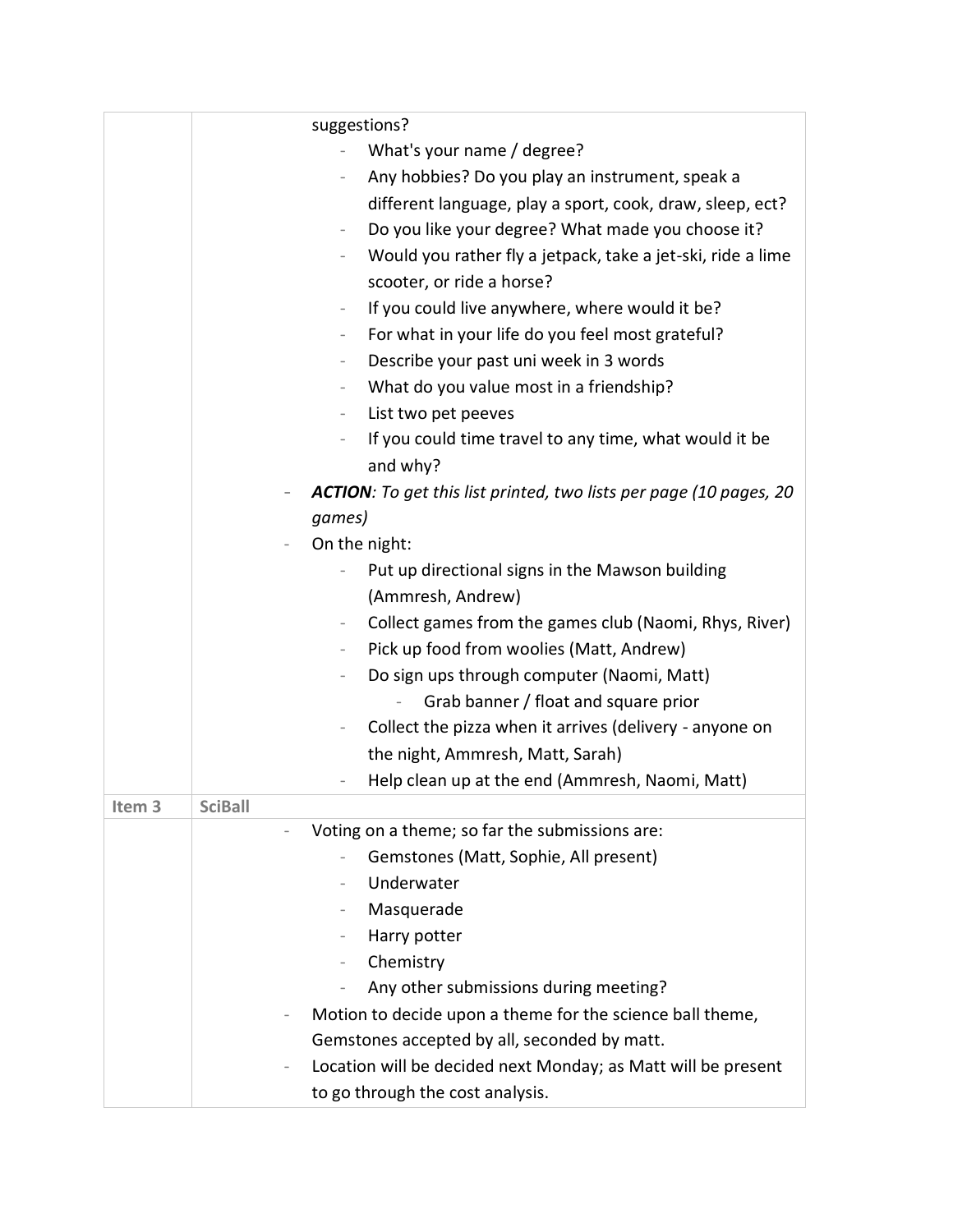|         | ACTION: Rhys to form a sub-committee to start organisation of                                               |
|---------|-------------------------------------------------------------------------------------------------------------|
|         | event                                                                                                       |
|         | Members interested:<br>$\overline{\phantom{a}}$                                                             |
|         | Favoured All present except naomi                                                                           |
|         | <b>Contact volunteers</b>                                                                                   |
| Item 4  | <b>Pub-crawl Shirt design</b>                                                                               |
|         | Have decided on using River's shirt theme (with emojis and formulas                                         |
|         | on the front, chemical elements forming names of pubs on the back)                                          |
|         | <b>ACTION:</b> to create a digital version of the shirt design (front and back)<br>$\overline{\phantom{0}}$ |
|         | (complete by Fri, 15th March)                                                                               |
|         | <b>ACTION:</b> Naomi to contact shirt company by Friday 15th Match<br>$\qquad \qquad -$                     |
|         | <b>ACTION:</b> Request Megan to finish shirt design<br>-                                                    |
|         | All to be finished by Sunday/Monday 17/18th<br>$\overline{\phantom{m}}$                                     |
|         | Last year used Sport Centre<br>$\overline{\phantom{a}}$                                                     |
|         | To complete design online by friday, tweak it over the weekend, then<br>$\overline{\phantom{a}}$            |
|         | get printed over the following week. Hopefully it will be ready to sell at                                  |
|         | our BBQ                                                                                                     |
|         | Pub crawl locations? (Joe still to contact, Naomi, Andrew to help)<br>$\overline{\phantom{a}}$              |
|         | Last year 165 shirts sold<br>$\overline{\phantom{0}}$                                                       |
|         |                                                                                                             |
| Item 5. | Upcoming BBQ (26th of March) (10:30 to 1:30)                                                                |
|         | Will be held on the 26th of March, week 4 Tuesday, Walter's Young                                           |
|         | Lawns                                                                                                       |
|         | Lawn location booked from 10am - 2pm<br>$\overline{\phantom{a}}$                                            |
|         | River has designed the banner for Facebook event (thank you, it looks<br>$\overline{\phantom{0}}$           |
|         | amazing)                                                                                                    |
|         | <b>ACTION:</b> To submit poster design to the Digital signage                                               |
|         | <b>ACTION:</b> Naomi to send River dimensions                                                               |
|         | <b>ACTION:</b> Andrew to write up Facebook post / event and to write up                                     |
|         | Instagram post                                                                                              |
|         | Rhys has applied for the BBQ hire (2BBQs hired from 10:30 - 1:30)                                           |
|         | <b>ACTION:</b> Rhys to borrow Utensils from Union                                                           |
|         | Food list from woolworths: sausages, bread, napkins, drinks, trays, oil,                                    |
|         | and onion and sauces.                                                                                       |
|         | Sausages \$2 (non-members), free for members<br>$\overline{\phantom{0}}$                                    |
|         | Drinks \$2 for everyone<br>$\sim$                                                                           |
|         | Give out one sausage at a time (unless requested)<br>$ \,$                                                  |
|         | <b>ACTION:</b> Matt to calculate costs for food (BBQ, bread, sauce), drinks,                                |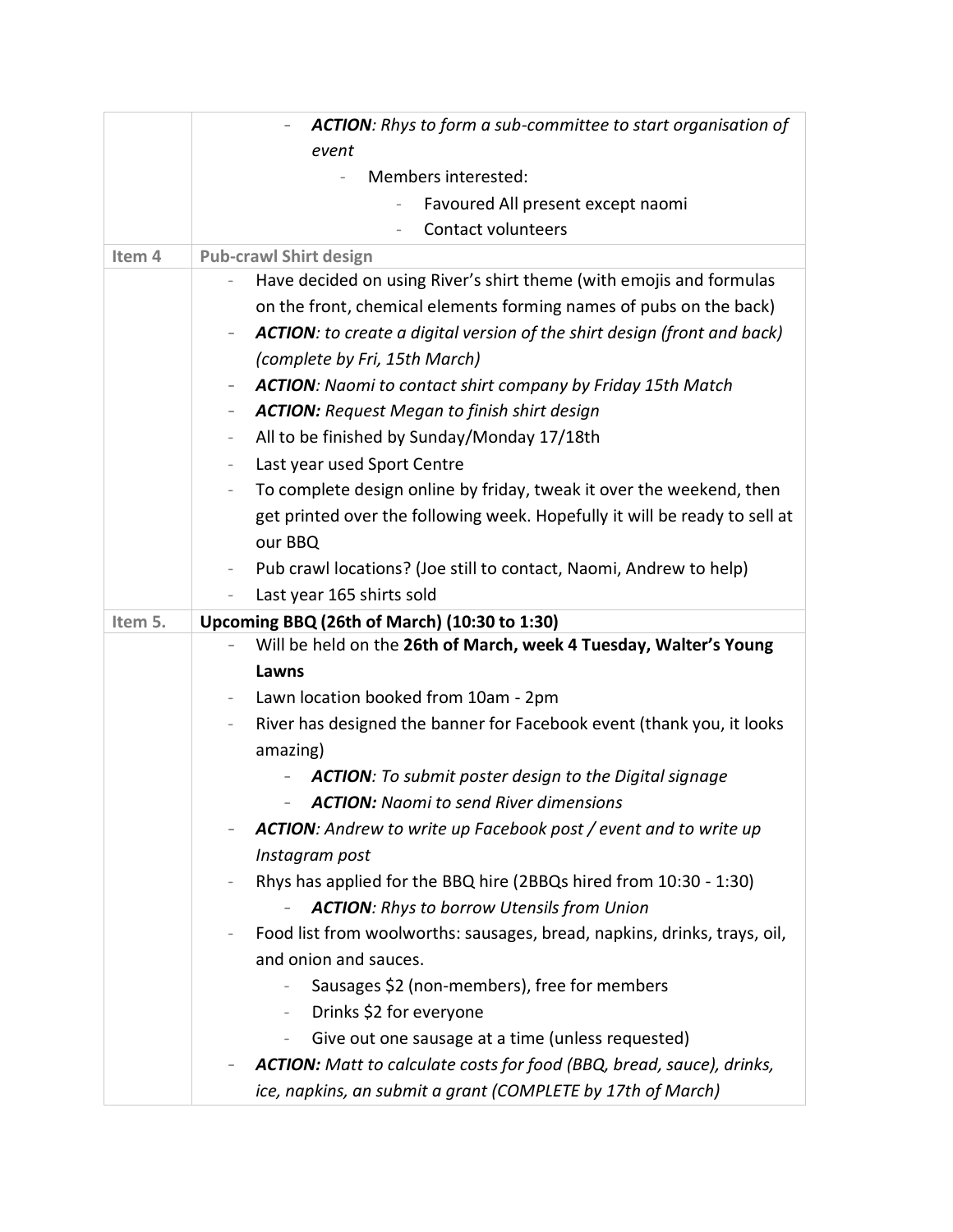|         | Woolworths: vegan sausages \$7.50 /4pk, using for vegan/vegetarian,<br>$\overline{\phantom{a}}$      |
|---------|------------------------------------------------------------------------------------------------------|
|         | 10% of sausages.                                                                                     |
|         | 432 sausages in total, ~100 drinks<br>$\overline{\phantom{a}}$                                       |
|         | <b>ACTION:</b> Matt to check allergens in sausages<br>-                                              |
|         | <b>ACTION:</b> Matt to look in to last year's amount sold<br>$\overline{\phantom{0}}$                |
|         | (Future action: Joe to email all members after the meet and greet<br>$\overline{\phantom{0}}$        |
|         | about the BBQ)                                                                                       |
|         | Plan to sell shirts for the pub crawl 2019 during BBQ to increase profit<br>$\overline{\phantom{a}}$ |
|         | and awareness for AUScA pub crawl                                                                    |
|         | <b>ACTION:</b> To gather everyone's availability to help out during the BBQ                          |
| Item 6. | <b>PubCrawl Update (12th of April)</b>                                                               |
|         | Alcohol is the solution: is the chosen theme by the committee for                                    |
|         | PubCrawl 2019 (Held in East End)                                                                     |
|         | The design needs to be completed by the Meet and Greet (March<br>$\overline{\phantom{a}}$            |
|         | 13th): both hardcopy and online copy need to be available                                            |
|         | Rhys has contacted GEA (for the unibar)<br>$\overline{\phantom{a}}$                                  |
|         | Need to hire a photographer (Done by Rhys, tentatively Sarah if not<br>$\overline{\phantom{a}}$      |
|         | possible)                                                                                            |
|         | <b>ACTION:</b> Naomi to look responsible persons hiring<br>-                                         |
|         | Contact shirt supplier<br>$\overline{\phantom{a}}$                                                   |
|         | Put up online products for the PubCrawl (Andrew/Joe, Matt),<br>$\overline{\phantom{0}}$              |
|         | advertised on FB, insta                                                                              |
|         | Motion to use T-Shirt design based off River's design. 15th of March is<br>-                         |
|         | the deadline                                                                                         |
|         | Colours                                                                                              |
|         | Outline vs plastic graphics<br>$\sim$                                                                |
|         | - Lock in pubs                                                                                       |
|         | Shirt design to be confirmed at next meeting<br>$\overline{a}$                                       |
|         | Pub Crawl may be held at the new unibar (5-7) then visit 4-6 other                                   |
|         | places (Belgium Beer cafe, fermo blue, elephant, howling owl, london,                                |
|         | ect). State that it finishes at 11pm                                                                 |
|         | Sub-Committee<br>$\overline{\phantom{0}}$                                                            |
|         | Joe, Andrew, River, Ben, Ammresh, Naomi, Sophie, Matt, Sarah,                                        |
|         | Rhys, Zhale                                                                                          |
|         | Potential venues [Joe to contact]: Unibar, The Austral, The Elephant,                                |
|         | Belgian Beer, The Stag, Howling Owl, Fomo Blu, Sugar, The London,                                    |
|         | The Bunker? Roxie's, Crown & Anchor [Check out venues in person                                      |
|         | prior]                                                                                               |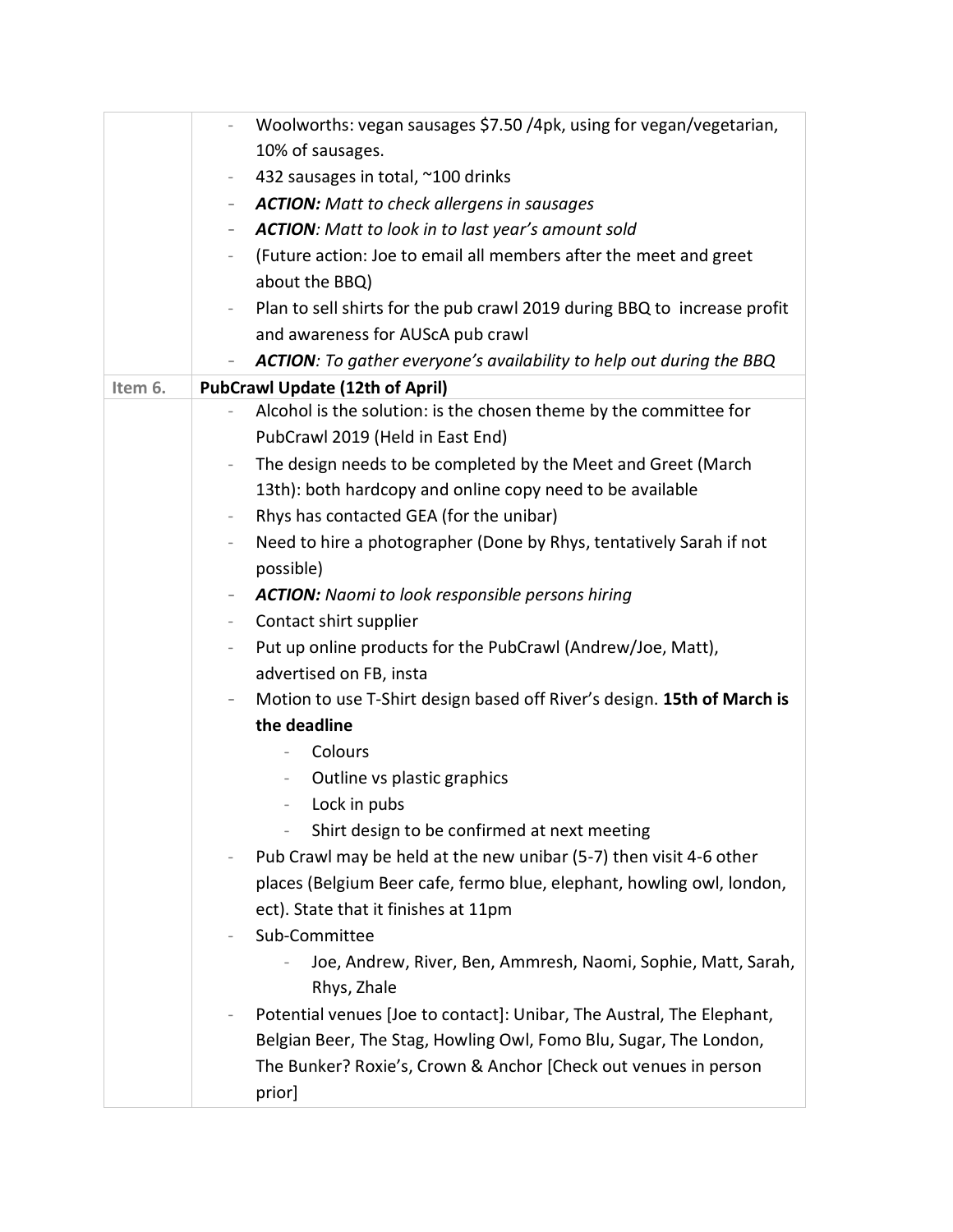|         | Hire Photographer - Rhys has contacts with a professional<br>$\overline{\phantom{0}}$<br>photographer<br>Sponsors (all to contact ~2-3 businesses): Matt to contact<br>$\overline{\phantom{a}}$<br>Zambreros, Subway, Grill'd, Betty's Burgers?, The Oyster Bar?,<br>Uber/Ola, Cafe Brunelli, Schnithouse, similar places in the area |
|---------|---------------------------------------------------------------------------------------------------------------------------------------------------------------------------------------------------------------------------------------------------------------------------------------------------------------------------------------|
| Item 7. | <b>Evolution</b>                                                                                                                                                                                                                                                                                                                      |
|         | Week 7? Sem 1<br>Joe has brought up our participation in the evolution week event<br>$\overline{\phantom{a}}$<br>Able to connect with other clubs, help share knowledge, generally<br>follows with the ideas of the club<br>Education of evolution in general sense and AI, seminars and lectures<br>$\overline{\phantom{a}}$         |
| Item 8. | <b>Questions without notice</b>                                                                                                                                                                                                                                                                                                       |
|         |                                                                                                                                                                                                                                                                                                                                       |
| Item 9. |                                                                                                                                                                                                                                                                                                                                       |
|         |                                                                                                                                                                                                                                                                                                                                       |

## Actions:

- Andrew to place the pizza order (12/03)
- Ammresh to print 50 pages (100 games) for the event
- Someone to guide the event, ie. tell people to get into pairs, tell people when to switch to the next person (eg. 'everyone on the left move one seat)
- Ammresh and Andrew put up directional signs in the Mawson building
- Naomi, Rhys, River collect games from the games club
- Matt and Andrew pick up food from woolies
- Naomi and Matt to do sign ups through computer
- Ammresh, Matt and Sarah collect the pizza when it arrives
- Ammresh, Naomi and Matt help clean up at the end
- Rhys to form a sub-committee to start organisation of event
- River to create a digital version of the shirt design (front and back) (complete by Fri, 15th March)
- Naomi to contact shirt company by Friday 15th Match
- Megan to finish shirt design by 17th/ 18th of March
- Naomi to do signups with the float, square, and computer (Andrew to stick up, Ammresh)
- River submit poster design to the Digital signage for BBQ
- Zhale put up signs pointing to the science meet and greet
- Naomi to send River dimensions